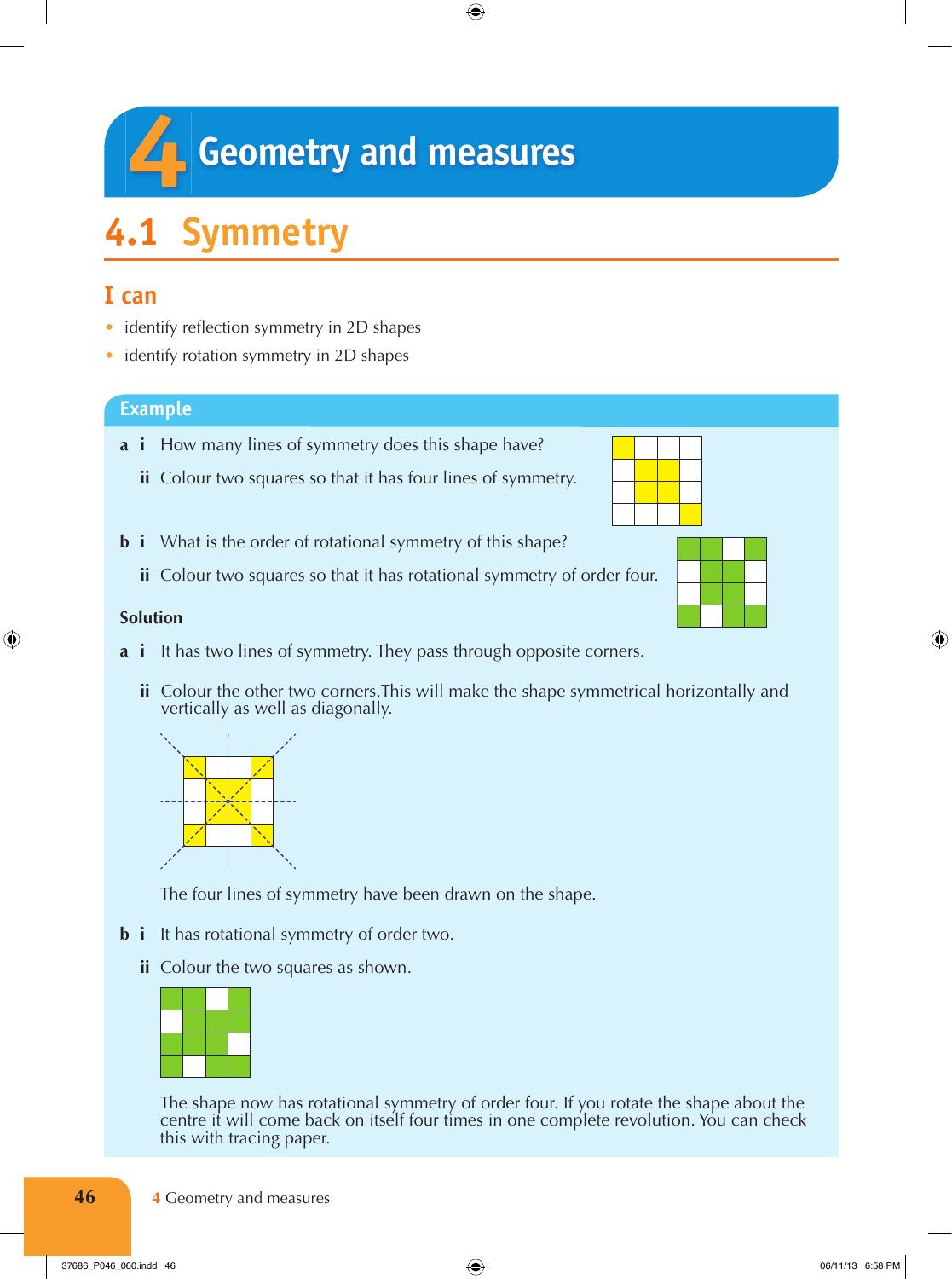## **Practice questions**



 $\bigoplus$ 

**4.1** Symmetry **47**

 $\bigoplus$ 

 $\bigcirc$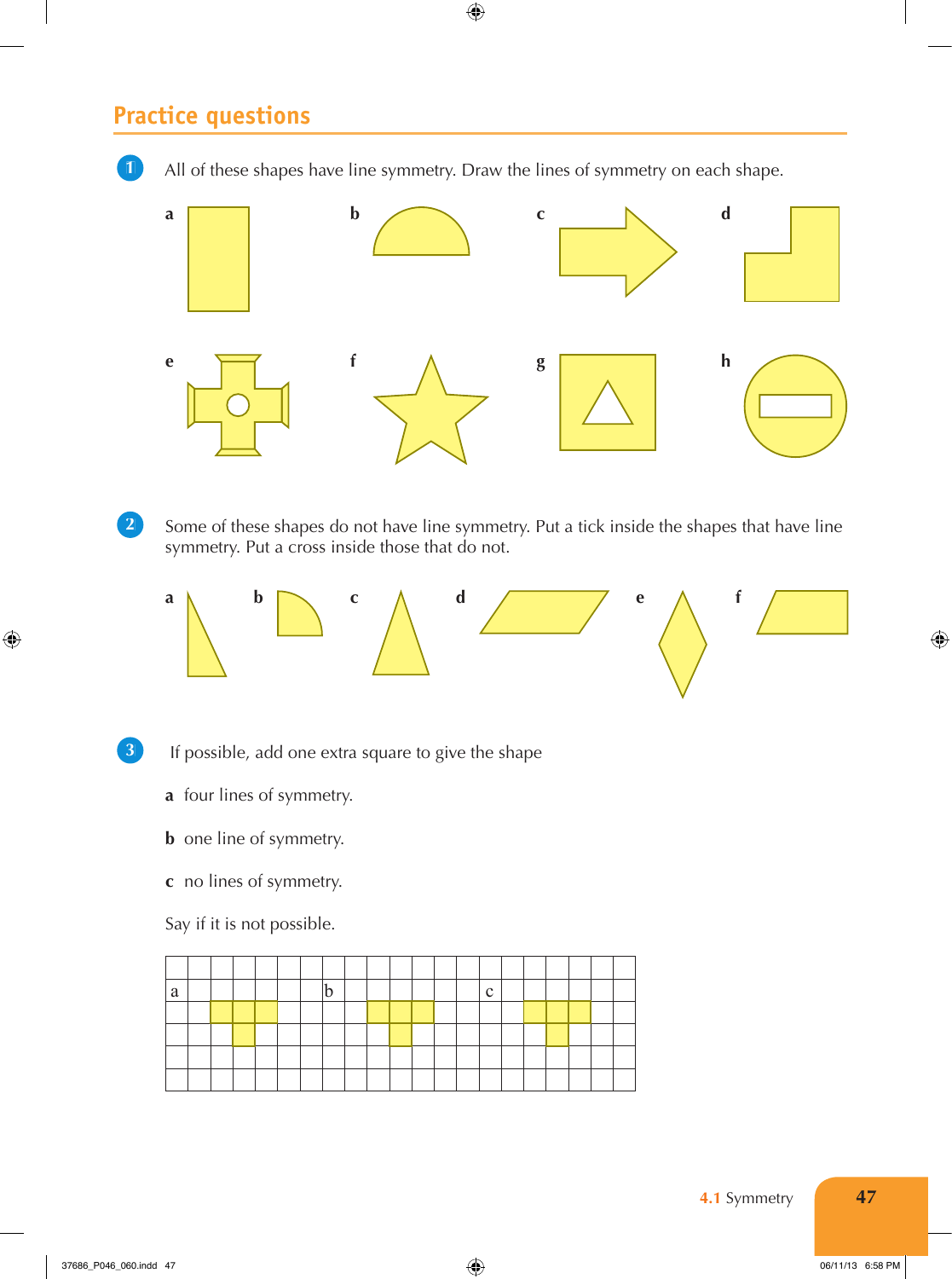

|  |  | $\sim$ |  |  |
|--|--|--------|--|--|
|  |  |        |  |  |
|  |  |        |  |  |
|  |  |        |  |  |
|  |  |        |  |  |
|  |  |        |  |  |

**b** Shade in squares to turn both the dashed lines into lines of symmetry.

|  | $\overline{\phantom{0}}$ |   | -- |    | — — |  |
|--|--------------------------|---|----|----|-----|--|
|  |                          | _ | -  | -- |     |  |
|  |                          |   |    | -- |     |  |
|  |                          |   |    |    |     |  |

 $\overline{5}$ 

 $\bigoplus$ 

4

**5** Work out the order of rotation symmetry of each shape.



 $\bigcirc$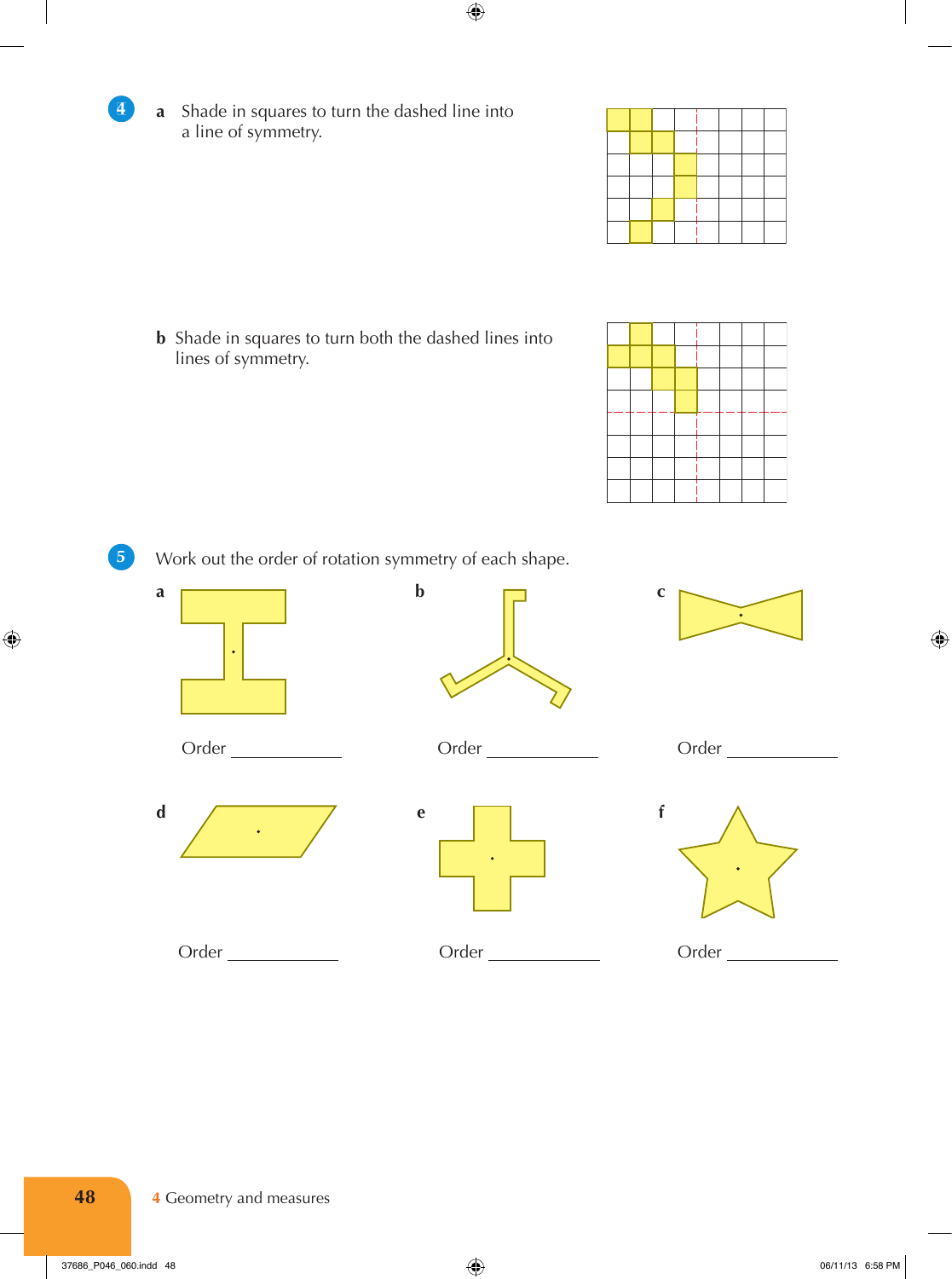

Put a 1 inside shapes that do **not** have rotation symmetry.

Write the order of rotation symmetry inside the other shapes.



 $\bigoplus$ 

8 **Complete these shapes so they have rotation symmetry of the given order about the centre** shown.



**4.1** Symmetry **49** 

 $\bigoplus$ 

⊕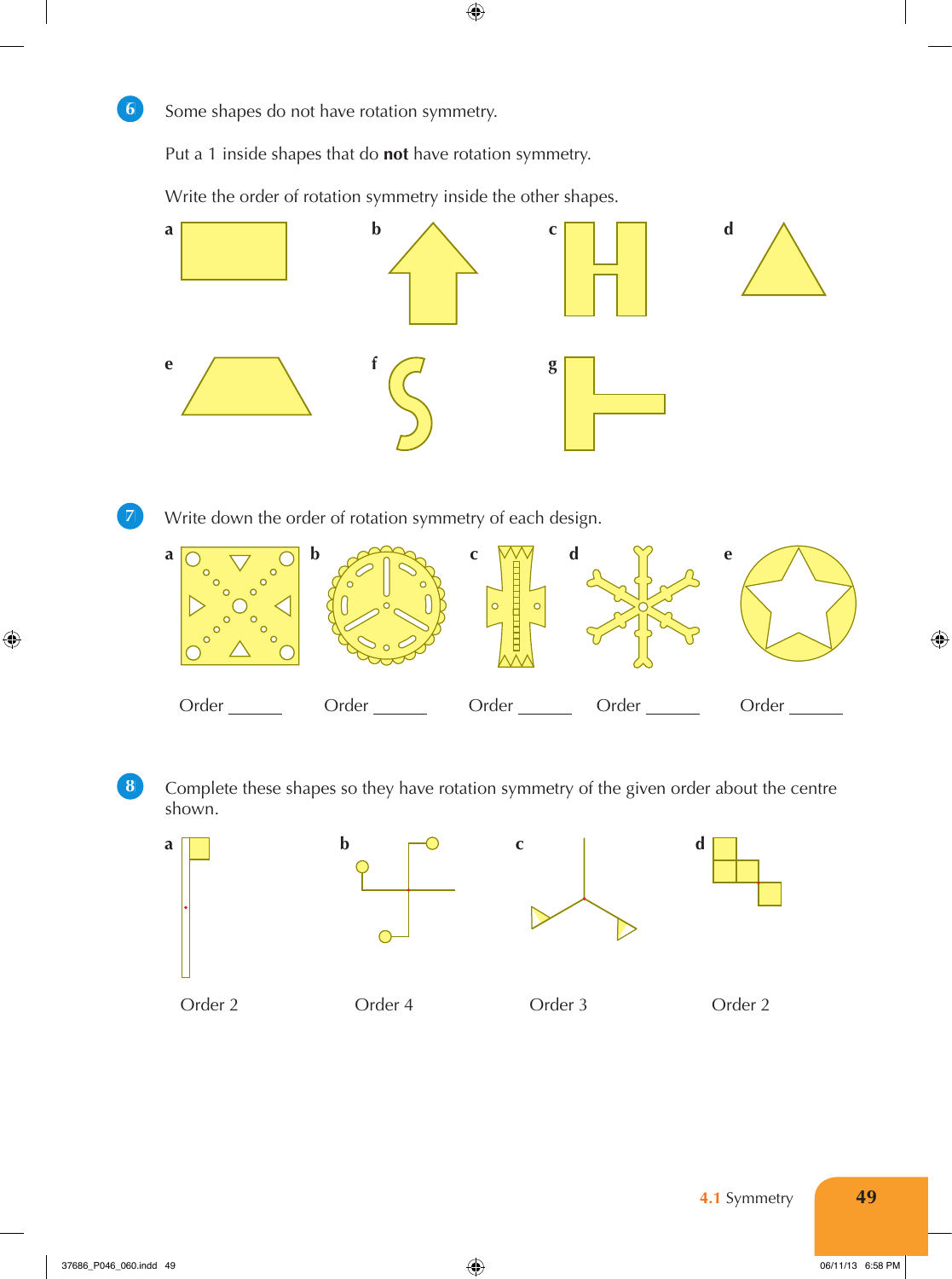## **4.2 3D shapes**

### **I can**

• identify properties of 3D shapes

#### **Example**

This is a square-based pyramid.

Work out the number of

**a** faces **b** edges **c** vertices

#### **Solution**

 $\bigoplus$ 

- **a** There is a square base and four triangular faces. There are five faces all together.
- **b** Two faces meet at an edge. There are four edges round the base and four sloping edges. There are eight edges all together.

 $\bigoplus$ 

**c** There is a vertex at each end of an edge. There are four vertices round the base and one more at the top. There are five vertices all together.

## **Practice questions**

|    | This is a cube.                                                                                                                          |
|----|------------------------------------------------------------------------------------------------------------------------------------------|
|    | Write down the number of                                                                                                                 |
|    | a faces bedges cvertices                                                                                                                 |
|    | The shape of this wooden block is a triangular prism.<br>Work out the number of<br>a faces _________ b edges ________ c vertices _______ |
| 3  | This shape is an octahedron.                                                                                                             |
|    | It has eight triangular faces.                                                                                                           |
|    | a How many vertices does it have?                                                                                                        |
|    | <b>b</b> How many edges does it have?                                                                                                    |
| 50 | 4 Geometry and measures                                                                                                                  |
|    |                                                                                                                                          |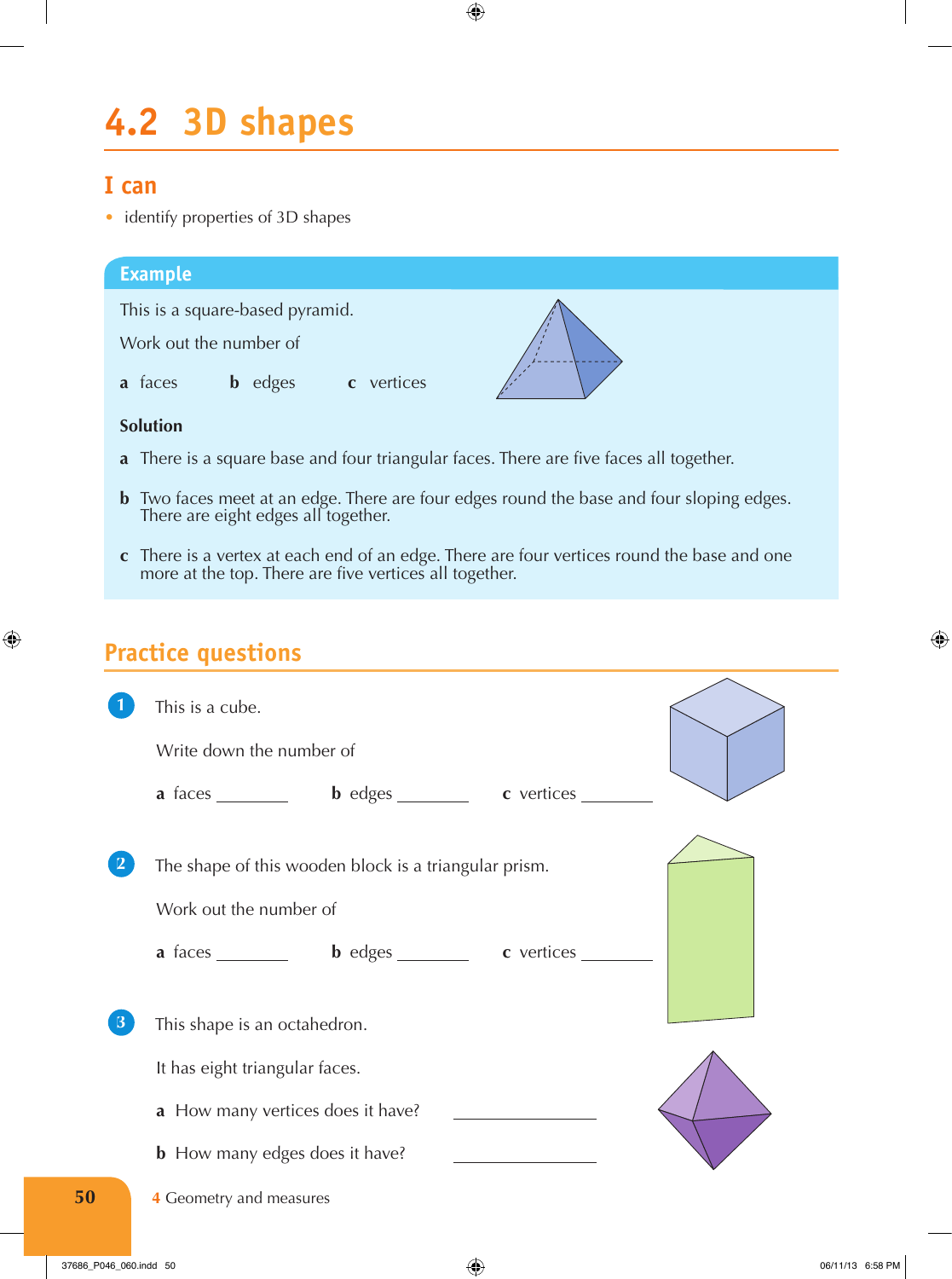

◈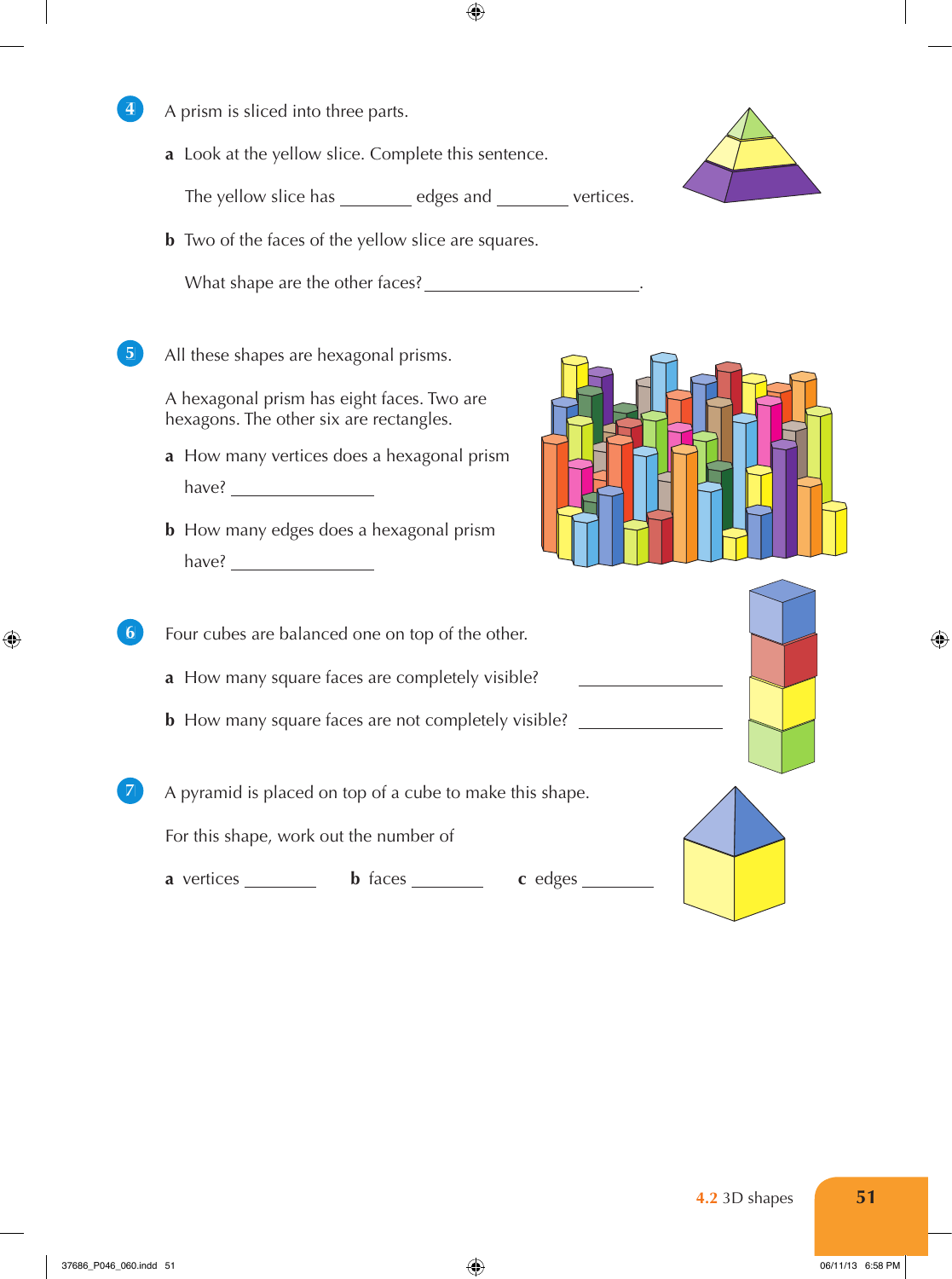# **4.3 Measuring angles**

## **I can**

• use a protractor to measure angles of any size

#### **Example**

- **a** Draw this triangle.
- **b** Measure angle *C*.
- **c** Measure the length of BC.

#### **Solution**

 $\bigoplus$ 

- **a** Start by drawing AB. Draw the angles at A and B. The lines cross at C.
- **b** Angle C is  $51^\circ$ .
- **c** The length of BC is 3.5 or 3.6 cm.

# **Practice questions**

**1** Use a ruler and a protractor to make an accurate drawing of each of the following triangles. Measure and label the third angle.  $\mathbf{1}$ 

26°

 $\bigoplus$ 

 $A \longrightarrow B$ 

 $103^\circ$ 

 $A \sim B$ 

 $\mathsf{C}$ 

 $\mathsf{C}$ 

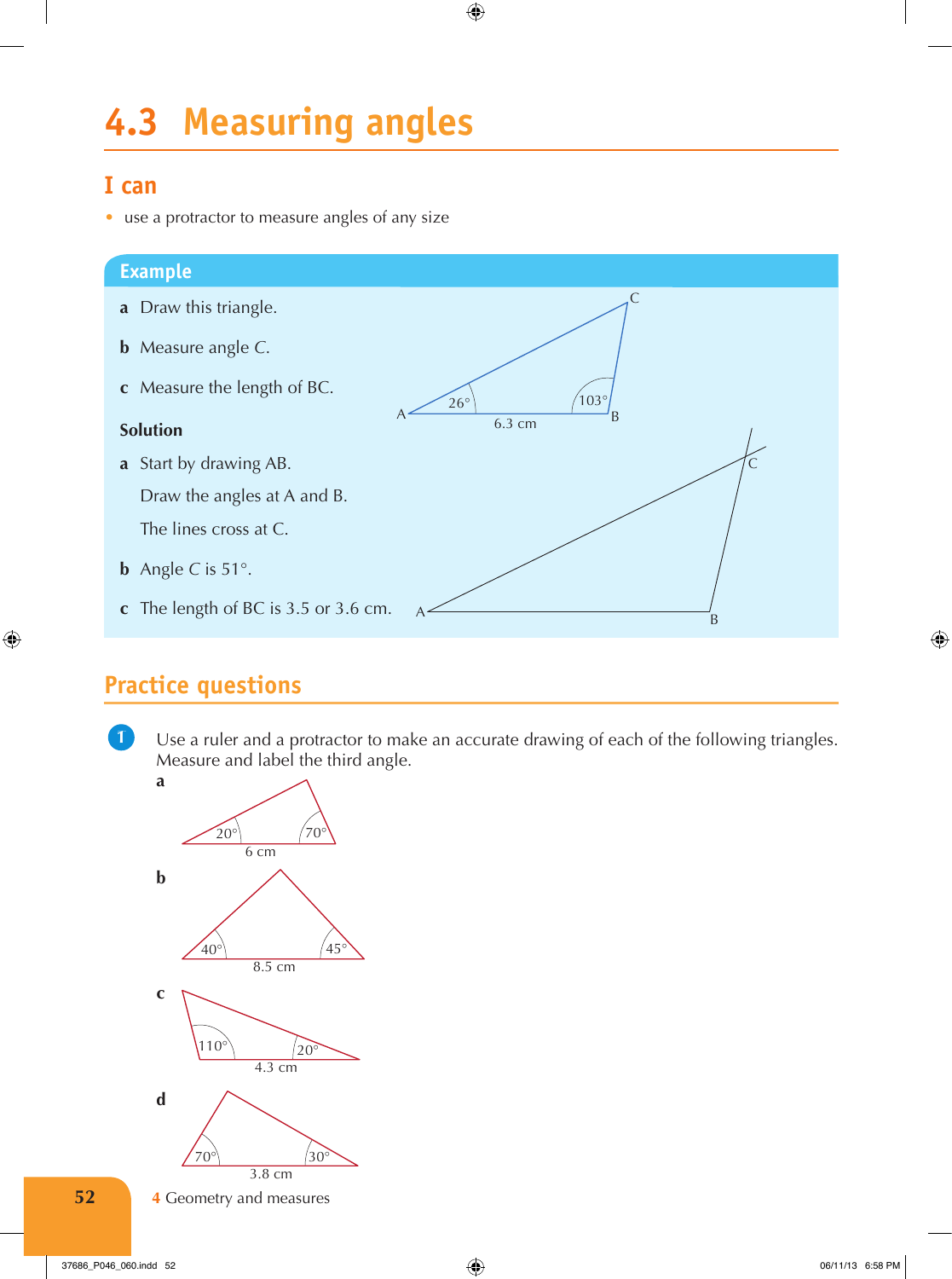2

3

 $\bigoplus$ 

**2** Use a ruler and a protractor to make an accurate drawing of each of the following triangles. Measure and label the other angles on your drawing.

 $\bigoplus$ 



**3** Construct each of the following triangles accurately on squared paper. Remember to label all of the lines and angles. Measure the lines shown.

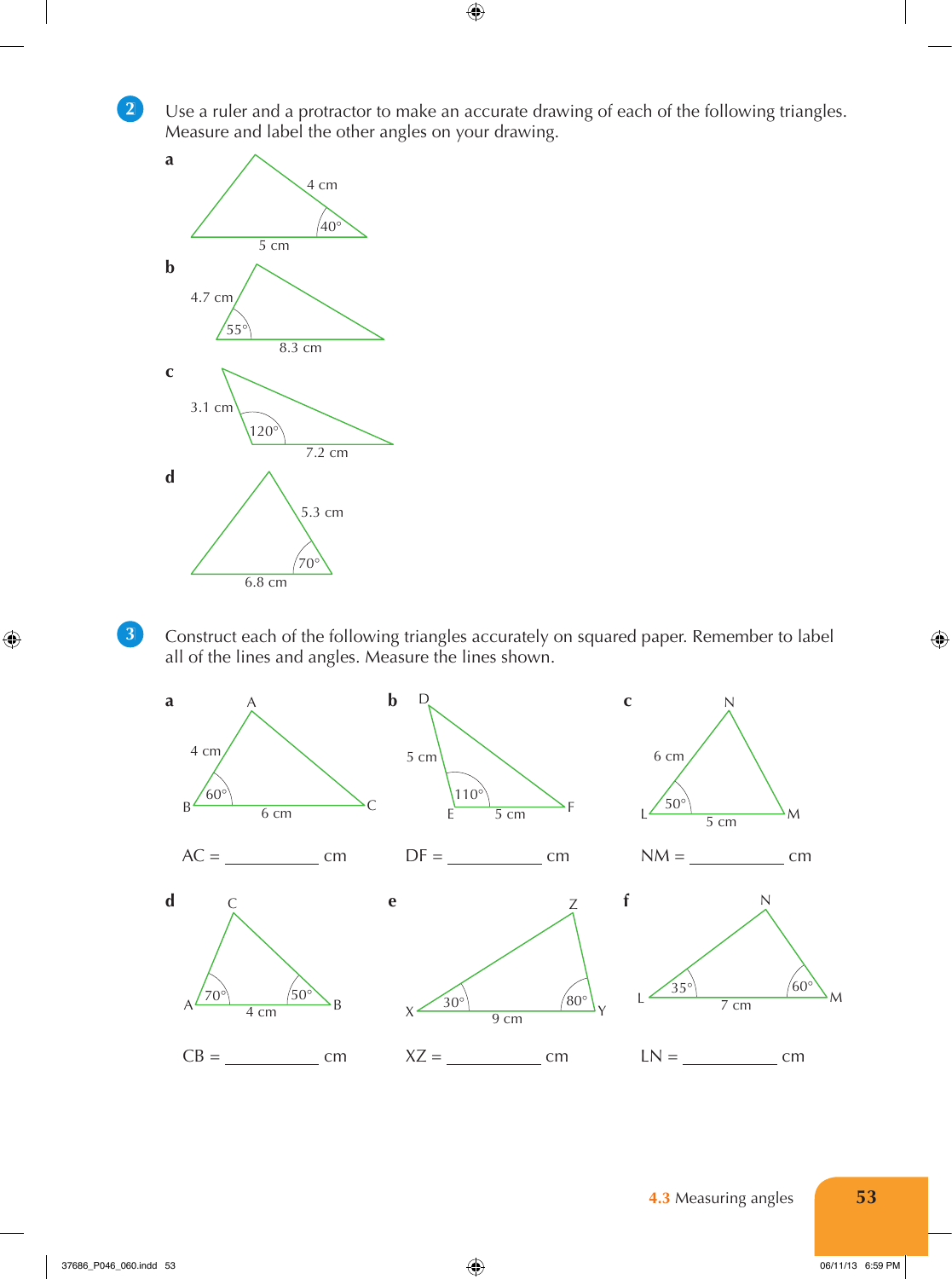# **4.4 Calculating angles**

 $\bigoplus$ 

## **I can**

- work out angles of a triangle
- work out angles round a point

### **Example**

Work out the sizes of angles *a* and *b*.

#### **Solution**

115 and *a* are angles on a straight line. They add up to 180°.

41°

 $a^\circ$  115°

*b*°

 $a = 180^{\circ} - 115^{\circ} = 65^{\circ}$ 

The three angles of a triangle add up to 180°.

$$
41 + 65 + b = 180
$$

 $106 + b = 180$ 

 $b = 180 - 106 = 74$ 

## **Practice questions**



⊕

Find the missing angles.



**54 4 Geometry and measures**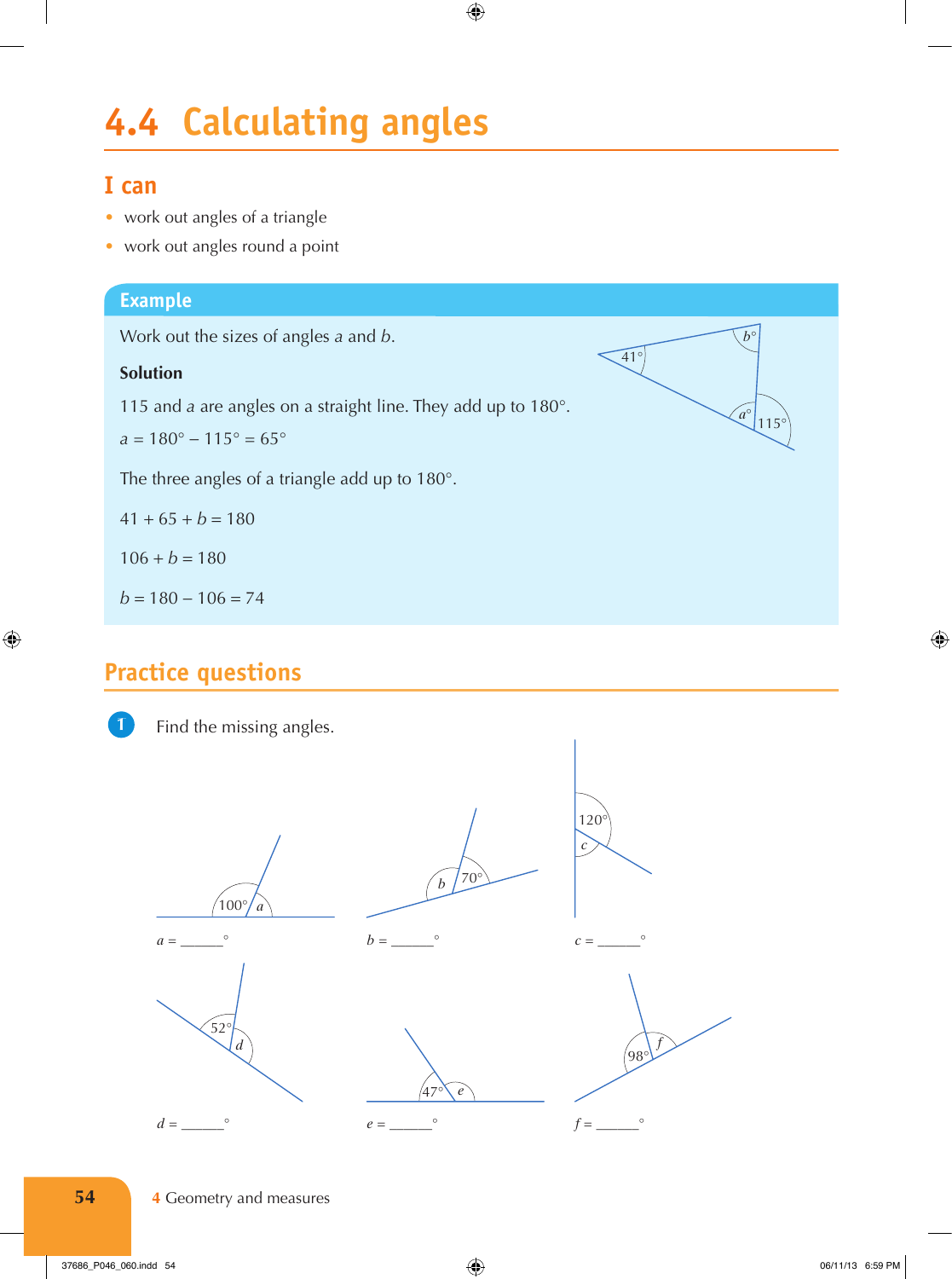

**2** Find the missing angles.



 $\bigoplus$ 









 $\bigoplus$ 

**3** Find the missing angles.











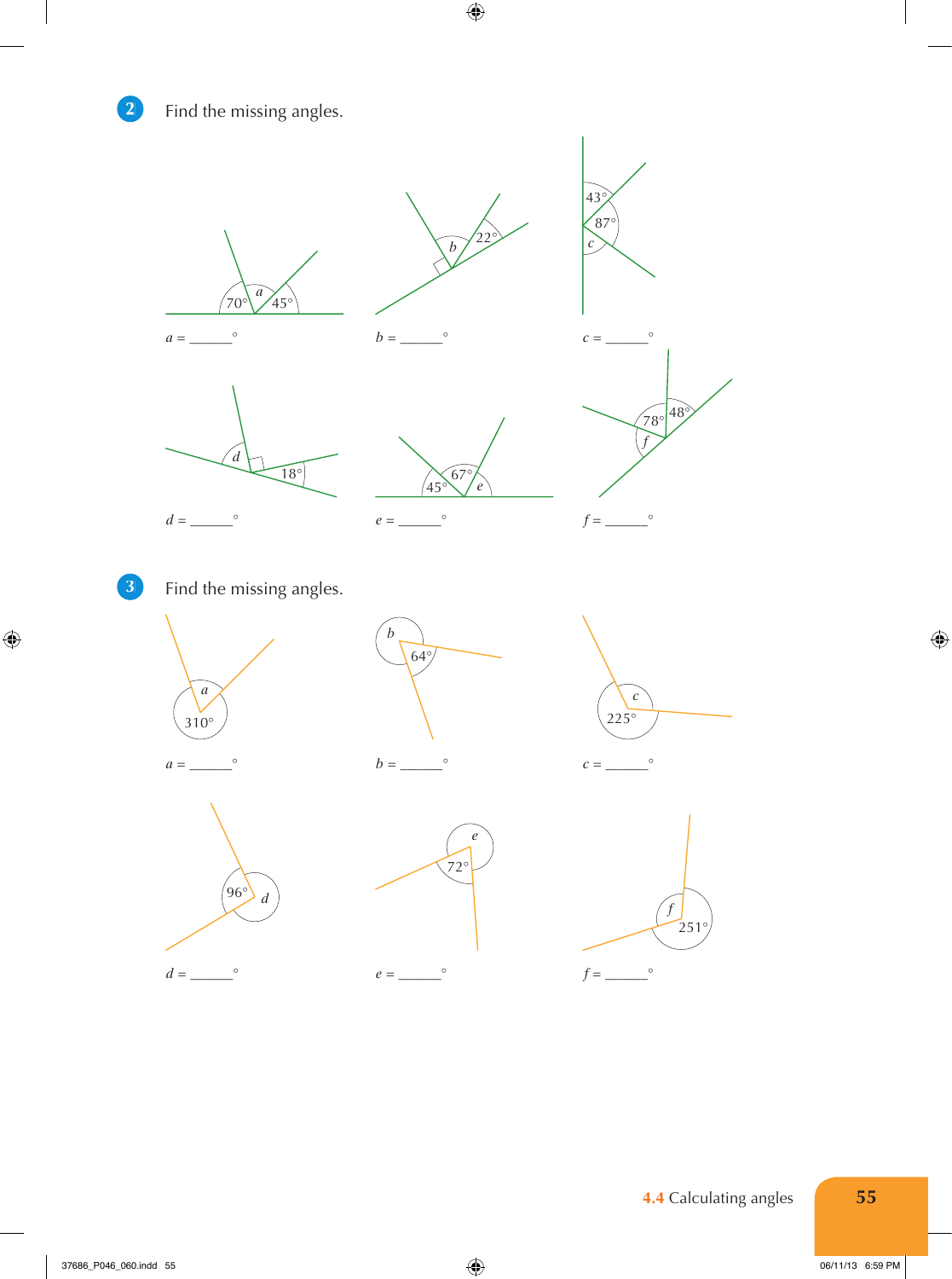#### $\overline{4}$

**4** Find the missing angles.



 $\bigoplus$ 

 $\vert 5 \vert$ 

 $\bigcirc$ 

**5** Find the size of the angle marked by a letter in each triangle.





 $\boldsymbol{6}$ 

Find the size of the unknown angles in each isosceles triangle.





*d*

**56 4** Geometry and measures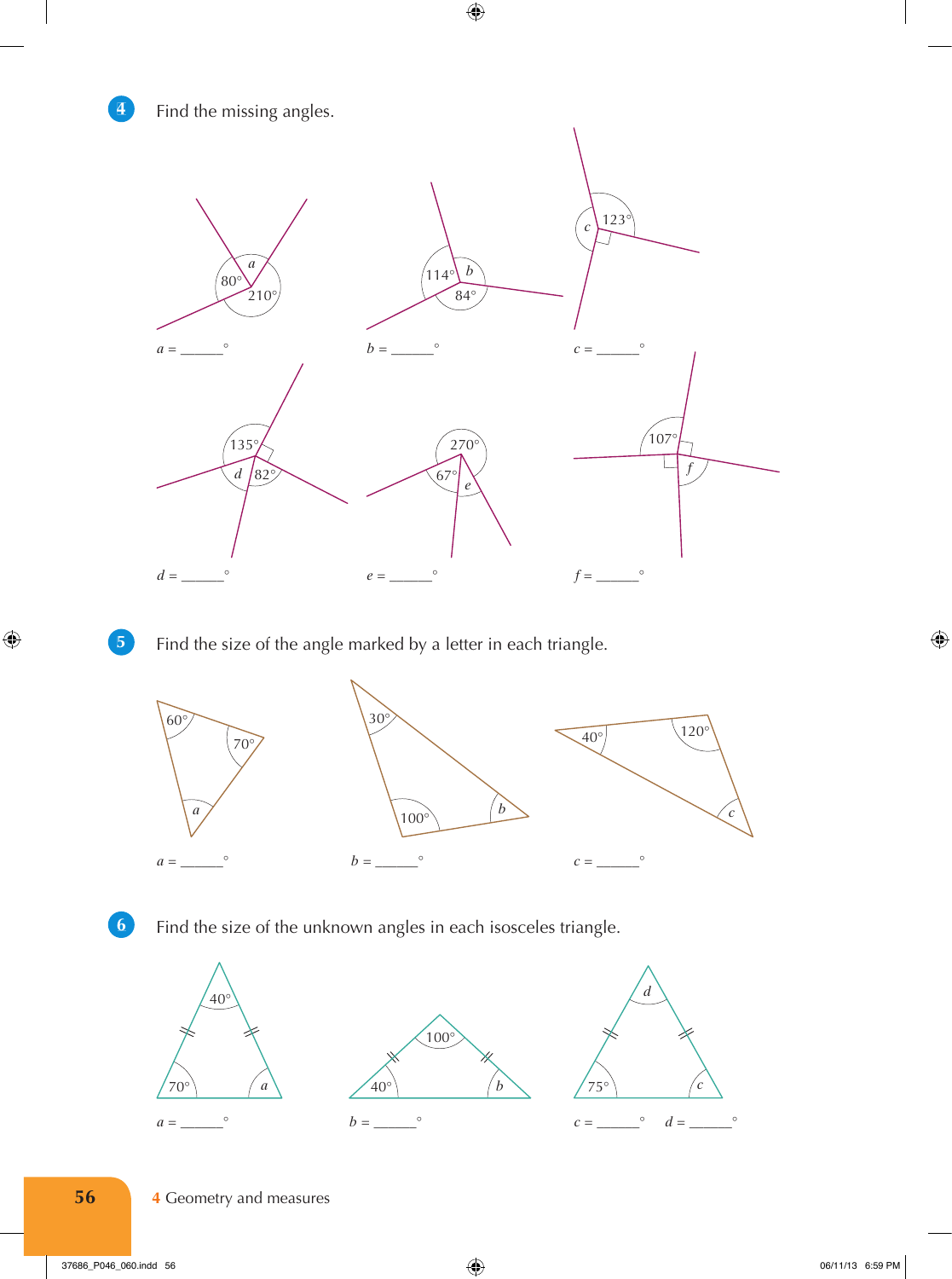## **4.5 Area and perimeter**

 $\bigoplus$ 

### **I can**

- use the formula for the area of a rectangle
- distinguish between area and perimeter

#### **Example**

This is the plan of the floor of a room.



- **a** Work out the area of the floor.
- **b** Work out the perimeter of the floor.

#### **Solution**

◈

**a** There are two rectangles.

The area of the top rectangle is  $3 \times 11 = 33$  m<sup>2</sup>.

The area of the bottom rectangle is  $4 \times 5 = 20$  m<sup>2</sup>.

The total area is  $33 + 20 = 53$  m<sup>2</sup>.

The sides are in metres  $(m)$  so the area is in square metres  $(m<sup>2</sup>)$ .

**b** There are two missing lengths.

The right-hand side is  $3 + 4 = 7$  m.

The other missing length is  $11 - 5 = 6$  m.

The perimeter is the total length round the edge of the room.

The perimeter is  $11 + 7 + 5 + 4 + 6 + 3 = 36$  m.

The sides are in metres so the perimeter is in metres.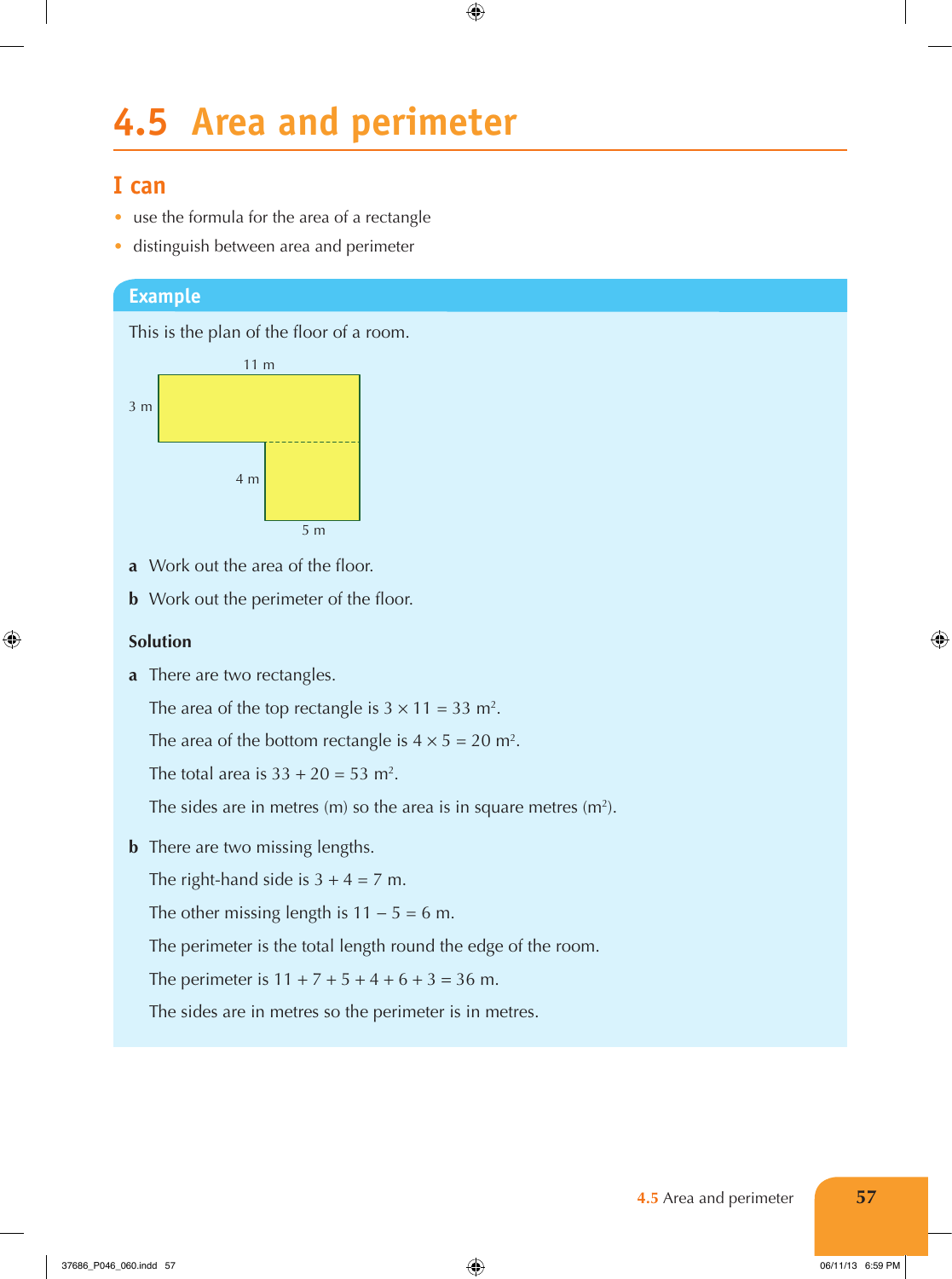## **Practice questions**



 $\bigoplus$ 



⊕

**3** The table shows the length and width of five rectangles.

Work out the area of each rectangle.

| <b>Length</b>   | <b>Width</b>    | <b>Area</b> |
|-----------------|-----------------|-------------|
| $7 \text{ cm}$  | $11 \text{ cm}$ |             |
| 4 <sub>m</sub>  | 15 <sub>m</sub> |             |
| $10 \text{ cm}$ | $25 \text{ cm}$ |             |
| <b>13 km</b>    | 4 km            |             |
| 12 cm           | $32 \text{ cm}$ |             |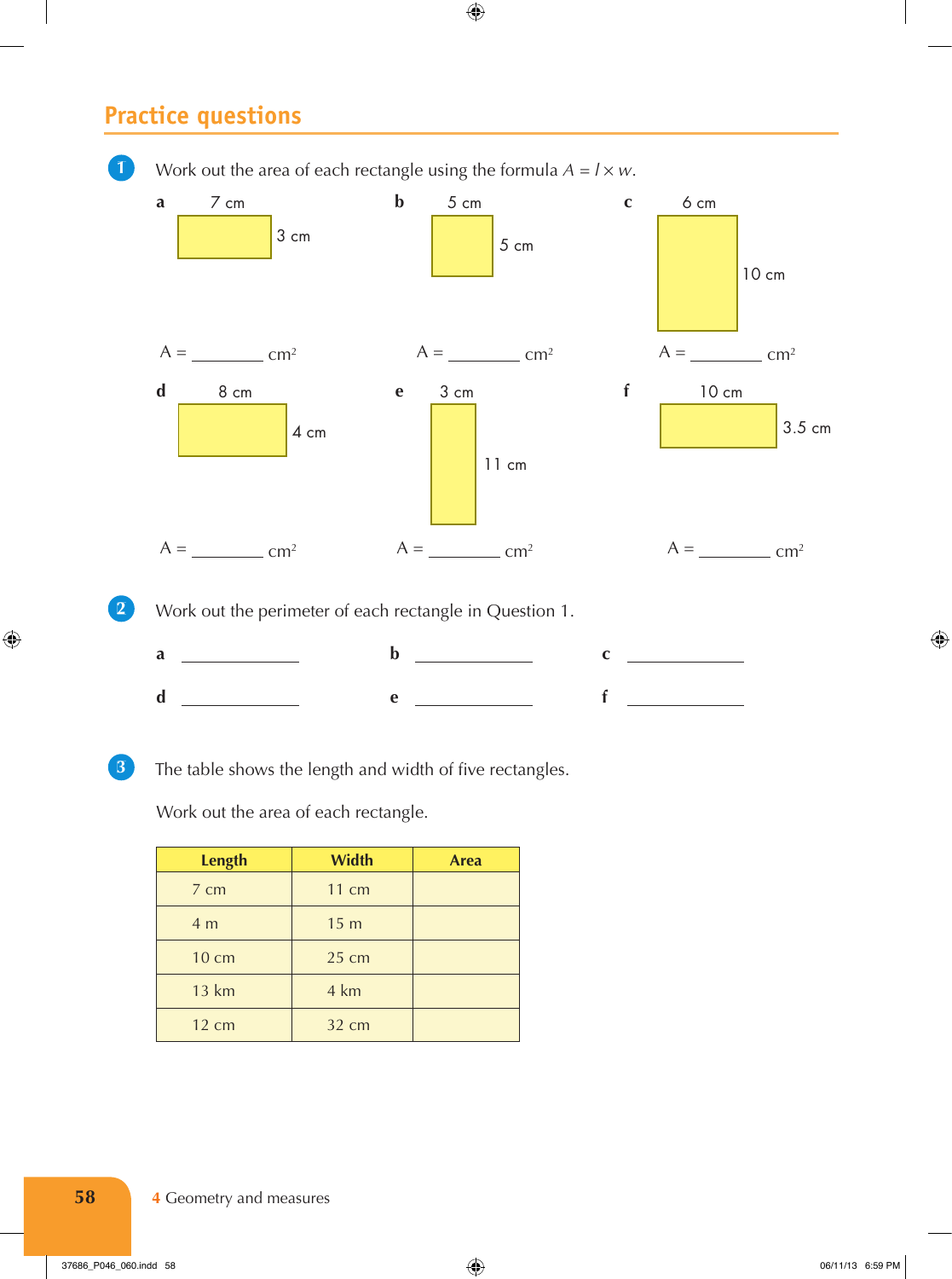

◈